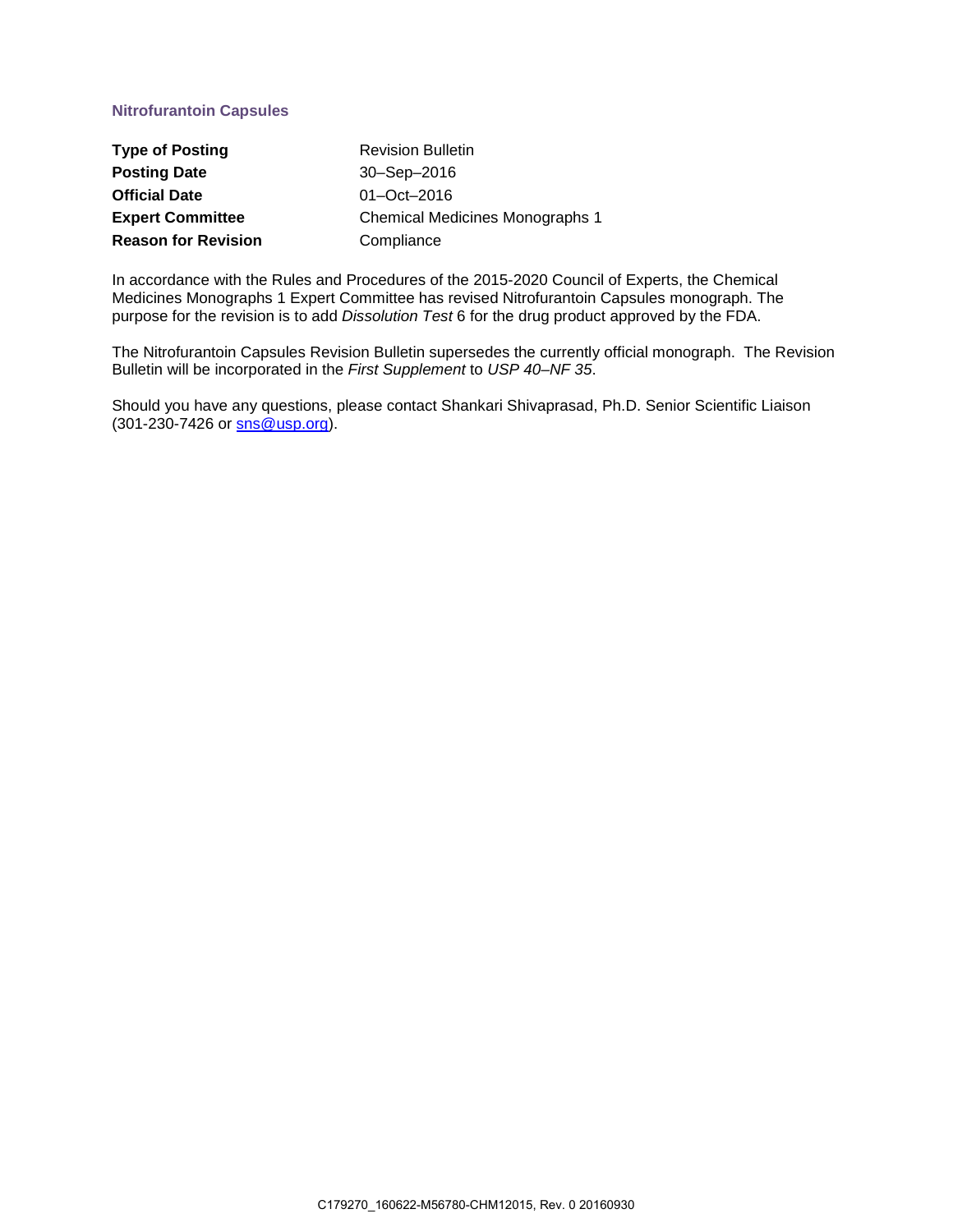- **Sample:** Add 10 mL of 6 N acetic acid to a quantity of<br>the contents of Capsules equivalent to 100 mg of ni-<br>trofurantoin. Boil the solution for a few min, and filter<br>while hot. Cool to room temperature, collect the pre-<br> a similar solution of USP Nitrofurantoin RS. **PERFORMANCE TESTS**
- **B.** The retention time of the *Sample solution* corresponds to that of the *Standard solution*, as obtained in the *Assay Change to read:* .

## **ASSAY** •

## • PROCEDURE

- sodium hydroxide (about 30 mL) sufficient to adjust to **Apparatus 1:** 100 rpm<br>a pH of 7.0, and dilute with water to 1 L, 2000 **multiply Times:** 1, 3, and 8 h
- Mobile phase: Acetonitrile and *Solution A* (3:22) **Standard solution:** USP Nitrofurantoin RS in *Medium*<br>**Internal standard solution:** 1 mg/mL of acetanilide in **Sample solution:** Pass a portion of the solution under
- 50.0 mL of *Internal standard solution*. **Instrumental conditions**
- **Sample solution:** Transfer, as completely as possible, **Mode:** UV the contents of 20 Capsules to a 500-mL flask. Place **Analytical wavelength:** 375 nm<br>the emptied Capsules in a beaker, add 25 mL of di-<br>**Tolerances:** See Table 1. the emptied Capsules in a beaker, add 25 mL of dimethylformamide, and agitate for 1 min. Decant into the flask containing the Capsule contents. Rinse the **Table 1** emptied Capsules with another two 25-mL portions of dimethylformamide, and decant into the flask. Add suf- **Time** ficient dimethylformamide to bring the volume to about 250 mL. Insert the stopper in the flask, and shake by mechanical means for 15 min. Dilute with dimethylformamide to volume, and mix. If necessary, the sample may be homogenized using a disperser. Pass through a medium-porosity, sintered-glass filter<br>
into a suitable flask. Transfer an aliquot, equivalent to<br>
50 mg of nitrofurantoin, to a flask. Add an accurately<br>
measured volume of dimethylformamide to bring the<br>
- 

- 
- 
- 
- 
- 
- 
- 

**Relative standard deviation:** NMT 2.0%, deter-**Nitrofurantoin Capsules** mined from peak response ratios of replicate injections<br>**Analysis** 

**DEFINITION**<br>
Mitrofurantoin Capsules contain NLT 90.0% and NMT<br>
110.0% of the labeled amount of nitrofurantoin<br>
(C<sub>8</sub>H<sub>6</sub>N<sub>4</sub>O<sub>5</sub>).<br>
(C<sub>8</sub>H<sub>6</sub>N<sub>4</sub>O<sub>5</sub>).<br>
The powder included in the sample aliquot:<br>
included in the sample

**IDENTIFYATION**  
\n• **A. Infrared Association**  
\n**RESWI = 
$$
(R_U/R_S) \times (C_S/C_U) \times 100
$$**

- 
- 
- 
- 

## • **DISSOLUTION**  $\langle 711 \rangle$

**PROCEDURE**<br> **PROCEDURE P**<br> **P** Test 1 (where it is labeled as containing nitrofurantoin<br>
phosphate in 500 mL of water. Add a volume of 1.0 N **Medium:** pH 7.2 (± 0.05) phosphate buffer; 900 mL

**Internal standard solution:** 1 mg/mL of acetanilide in **Sample solution:** Pass a portion of the solution und water<br> **Sample solution:** Pass a portion of the solution und<br> **Standard solution:** Dissolve 50 mg of USP Nitrofu

| Time<br>(h) | <b>Amount Dissolved</b> |
|-------------|-------------------------|
|             | 20%-60%                 |
|             | <b>NLT 45%</b>          |
|             | <b>NLT 60%</b>          |
|             |                         |

the first few mL of the filtrate.<br> **Chromatographic system**<br>
(See Chromatography (621), System Suitability.) **Chromatography cates that it meets USP** *Dissolution Test 2*.<br> **Acid medium:** 0.01 N hydrochloric acid for 1 h:

- (See *Chromatography*  $(621)$ *, System Suitability*.)<br> **Acid medium:** 0.01 N hydrochloric acid for 1 h;<br> **Detector:** UV 254 nm<br> **Column:** 3.9-mm × 3.10 ul, packing L1 perfectively dissolving 62.2 g of potassium hydroxide<br> **Column:**  $3.9\text{-mm} \times 30\text{-cm}$ ; packing L1<br> **Column:**  $5-10 \mu L$ <br> **Column:**  $5-10 \mu L$ <br> **Column:**  $5-10 \mu L$ <br> **Column:**  $5-10 \mu L$ <br> **Column:**  $5-10 \mu L$ <br> **Column:**  $5-10 \mu L$ <br> **Column:**  $5-10 \mu L$ <br> **Column:**  $5-10 \mu L$ <br> **Column:**
- min, and the peak heights are about half full-scale.]<br> **Apparatus 2:** 100 rpm, with sinkers made of Teflon-<br> **Suitability requirements**<br>
Resolution: NLT 3.0 between acetanilide and<br>
mitrofurantoin<br>
mitrofurantoin<br>
mitrofur

### 2016 The United States Pharmacopeial Convention *All Rights Reserved.*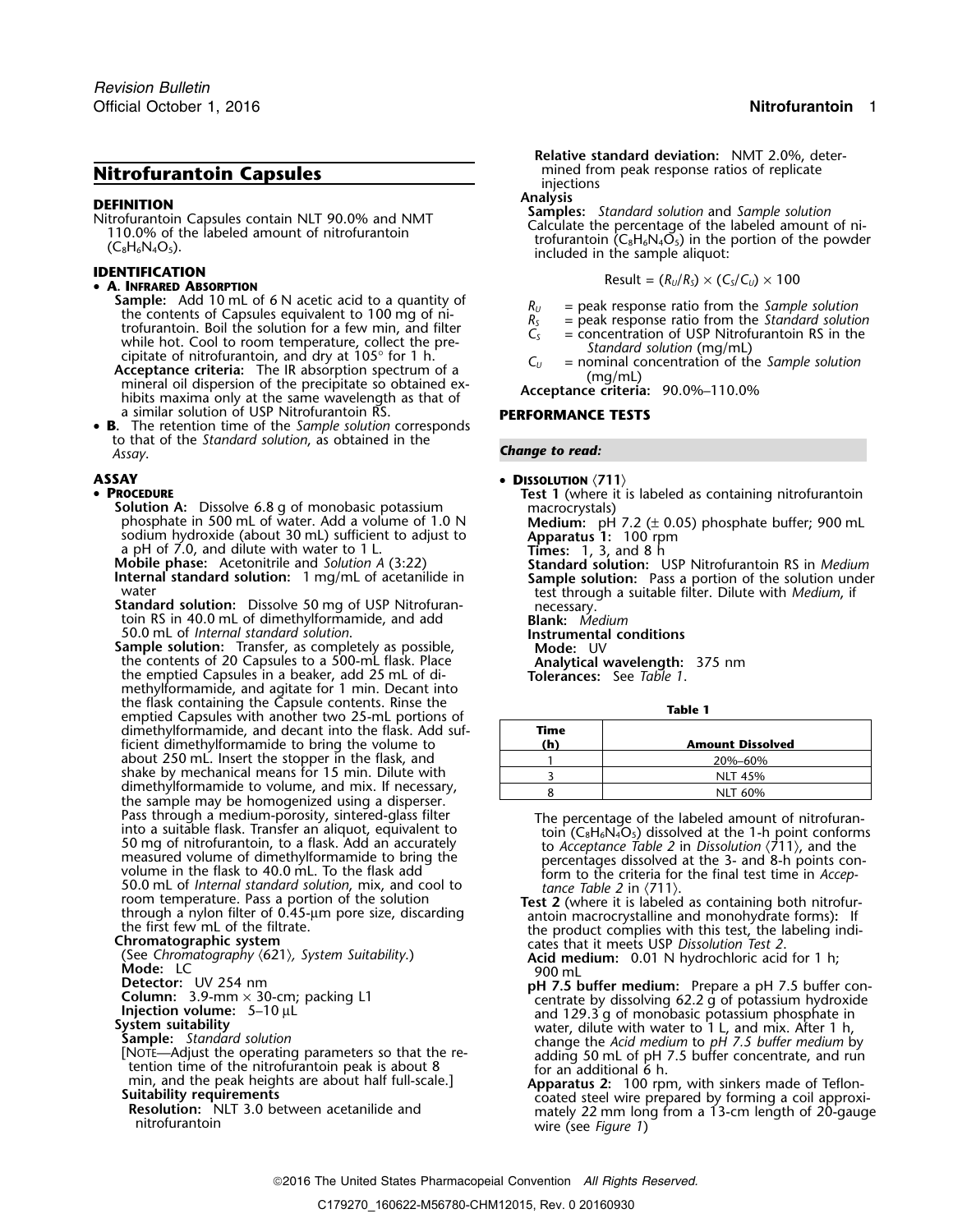

Figure 1. Sinker.

Acid-stage standard solution: 0.025 mg/mL of USP<br>Nitrofurantoin RS in Acid medium

**Buffer-stage standard solution:** 0.075 mg/mL of USP

**Analysis:** Calculate the percentages of the labeled amount  $(Q_i)$  of nitrofurantoin  $(C_8H_6N_4O_5)$  dissolved from UV absorbances at the isosbestic wavelength at example that dissolving 62.2 g of potassium hydroxic<br>about 375 nm on filtered portions of each solution and 129.3 g of monobasic potassium phosphate in about 375 nm on filtered portions of each solution and 129.3 g of monobasic potassium phosphate in<br>under test, suitably diluted, if necessary, with Acid me-<br>water, dilute with water to 1 L, and mix. After 1 h under test, suitably diluted, if necessary, with *Acid me-* dium or pH 7.5 buffer medium when appropriate, in *dium* or *pH 7.5 buffer medium* when appropriate, in change the *Acid medium* to *pH 7.5 buffer medium* by comparison with the appropriate *Standard solution*. adding 50 mL of pH 7.5 buffer concentrate, and run **The comparison with the appropriate** *Standard solution*. The adding 50 mL of pH and additional 9 h.

| Time<br>(h) | <b>Amount Dissolved</b><br>(Individual) | <b>Amount Dissolved</b><br>(Mean) |
|-------------|-----------------------------------------|-----------------------------------|
|             | $2\% - 16\%$                            | 5%-13%                            |
|             | 27%-69%                                 | 39%-56%                           |
|             | NIT 68%                                 | NIT 81%                           |

| Table 3 |                         |                                                                                                                                                                                                                                                                                                                                                                 | 800 mL of Acid medium. Gently heat to $37 \pm 0$                                                                                                                                                                                                                                                                                                                                                            |
|---------|-------------------------|-----------------------------------------------------------------------------------------------------------------------------------------------------------------------------------------------------------------------------------------------------------------------------------------------------------------------------------------------------------------|-------------------------------------------------------------------------------------------------------------------------------------------------------------------------------------------------------------------------------------------------------------------------------------------------------------------------------------------------------------------------------------------------------------|
| Level   | <b>Number</b><br>Tested | Criteria                                                                                                                                                                                                                                                                                                                                                        | stir until all the Capsules are dissolved. Allow t<br>to room temperature, and dilute with Acid me                                                                                                                                                                                                                                                                                                          |
|         |                         | The mean percentage of dissolved<br>label claim lies within the range for<br>the means at each interval and is<br>NLT the stated amount at the final<br>test time. All individual values lie<br>within the ranges for the individu-<br>als at each interval and are NLT the<br>stated amount at the final test                                                  | volume.<br>Buffer-stage capsule shell blank: Transfer 10<br>of the Stock capsule shell blank to a 1000-mL \<br>ric flask. Add 56 mL of pH 7.5 buffer medium,<br>with Acid medium to volume, and mix. Filter, u<br>the same filter as for the Sample solution.<br><b>Sample solution:</b> Pass portions of the solution<br>test through a $1.2$ -µm glass/0.45-µm polyethe                                   |
|         | $12 \overline{ }$       | time.                                                                                                                                                                                                                                                                                                                                                           | combination filter, discarding the first few mL.<br>Instrumental conditions                                                                                                                                                                                                                                                                                                                                 |
| L٦      | 12                      | The mean percentage of dissolved<br>label claim lies within the range for<br>the means at each interval and is<br>NLT the stated amount at the final<br>test time. NMT 2 of the 24 individ-<br>ual values lie outside the stated<br>ranges for individuals at each inter-<br>val, and NMT 2 of 24 are less than<br>the stated amount at the final test<br>time. | Mode: UV<br>Analytical wavelength: 375 nm<br>Analysis: Calculate the percentages of the label<br>amount of nitrofurantoin ( $C_8H_6N_4O_5$ ) dissolved<br>portions of the Sample solution in comparison<br>the appropriate Acid-stage standard solution or<br>stage standard solution. Correct for the approp<br>capsule shell blank absorbance, using a 0.1-cn<br>and the appropriate medium as the blank. |

**Test 3** (where it is labeled as containing both nitrofurantoin macrocrystalline and monohydrate forms)**:** If the product complies with this test, the labeling indicates that it meets USP *Dissolution Test 3*.

**Acid medium, pH 7.5 buffer medium, Apparatus 2, Times, Acid-stage standard solution, Buffer-stage standard solution,** and **Analysis:** Proceed as directed in *Test 2*.

**Tolerances:** See *Table 4*.

| Table 4     |                                         |                                   |  |
|-------------|-----------------------------------------|-----------------------------------|--|
| Time<br>(h) | <b>Amount Dissolved</b><br>(Individual) | <b>Amount Dissolved</b><br>(Mean) |  |
|             | 2%-16%                                  | 5%-13%                            |  |
|             | 50%-80%                                 | 55%-75%                           |  |
|             | NLT 85%                                 | <b>NLT 90%</b>                    |  |

**Times:** 1, 3, and 7 h The percentages of the labeled amount of nitrofuran-<br>**Acid-stage standard solution:** 0.025 mg/mL of USP toin (C<sub>8</sub>H<sub>6</sub>N<sub>4</sub>O<sub>5</sub>) dissolved at the specified times con-

form to *Acceptance Table 2* in  $\langle 711 \rangle$ .<br>**Test 4** (where it is labeled as containing both nitrofur-Nitrofurantoin RS in *pH 7.5 buffer medium*<br>Instrumental conditions the product complies with this test, the labeling indi-<br>Instrumental conditions the product complies with this test, the labeling indi-**Mode:** UV cates that it meets USP *Dissolution Test 4*.

**Analytical wavelength:** 375 nm **Acid medium:** 0.01 N hydrochloric acid for 1 h;

- **pH 7.5 buffer medium:** Prepare a pH 7.5 buffer concentrate by dissolving 62.2 g of potassium hydroxide
- **Apparatus 2:** 100 rpm, with helix sinkers<br>Times: 1, 3, and 10 h
- 
- **Table 2 Table 2 Standard stock solution:** Transfer 25 mg of USP Ni**trofurantoin RS to a 10-mL volumetric flask. Add (h) (Individual) (Mean)** 7.5 mL of dimethylformamide, and sonicate until dis-<sup>1</sup> 2%–16% 5%–13% solved. Allow to cool to room temperature, and dilute with dimethylformamide to volume.
	- **Acid-stage standard solution:** Dilute 2.0 mL of the <sup>7</sup> NLT 68% NLT 81% *Standard stock solution* with *Acid medium* to 200 mL.
- The percentages of the labeled amount of nitrofuran-<br>toin (C<sub>8</sub>H<sub>6</sub>N<sub>4</sub>O<sub>5</sub>) dissolved at the specified times con-<br>the *Standard stock solution* to a 100-mL volumetric toin (C the *Standard stock solution* to a 100-mL volumetric <sup>8</sup>H6N4O5) dissolved at the specified times con- flask, and dilute with *pH 7.5 buffer medium* to volume. form to *Table 3*.
	- **Stock capsule shell blank:** Place 10 empty, clean Capsules into a 900-mL volumetric flask, and add **Table 3** <sup>800</sup> mL of *Acid medium*. Gently heat to 37 <sup>±</sup> 0.5°, and **Number** stir until all the Capsules are dissolved. Allow to cool and the Capsules are dissolved. Allow to cool **Level Tested Criteria** to room temperature, and dilute with *Acid medium* to volume.
		- Buffer-stage capsule shell blank: Transfer 100.0 mL of the *Stock capsule shell blank* to a 1000-mL volumetric flask. Add 56 mL of *pH 7.5 buffer medium*, dilute with *Acid medium* to volume, and mix. Filter, using the same filter as for the *Sample solution*.
		- **Sample solution:** Pass portions of the solution under stated amount at the final test  $\qquad \qquad \qquad \qquad \text{test}$  through a 1.2-µm glass/0.45-µm polyethersulfone **Instrumental conditions**<br>Mode: UV

Analysis: Calculate the percentages of the labeled amount of nitrofurantoin ( $C_8H_6N_4O_5$ ) dissolved from portions of the Sample solution in comparison with the appropriate *Acid-stage standard solution* or *Buffer-<br>stage standard solution*. Correct for the appropriate<br>capsule shell blank absorbance, using a 0.1-cm cell,<br>and the appropriate medium as the blank.

<sup>2016</sup> The United States Pharmacopeial Convention *All Rights Reserved.*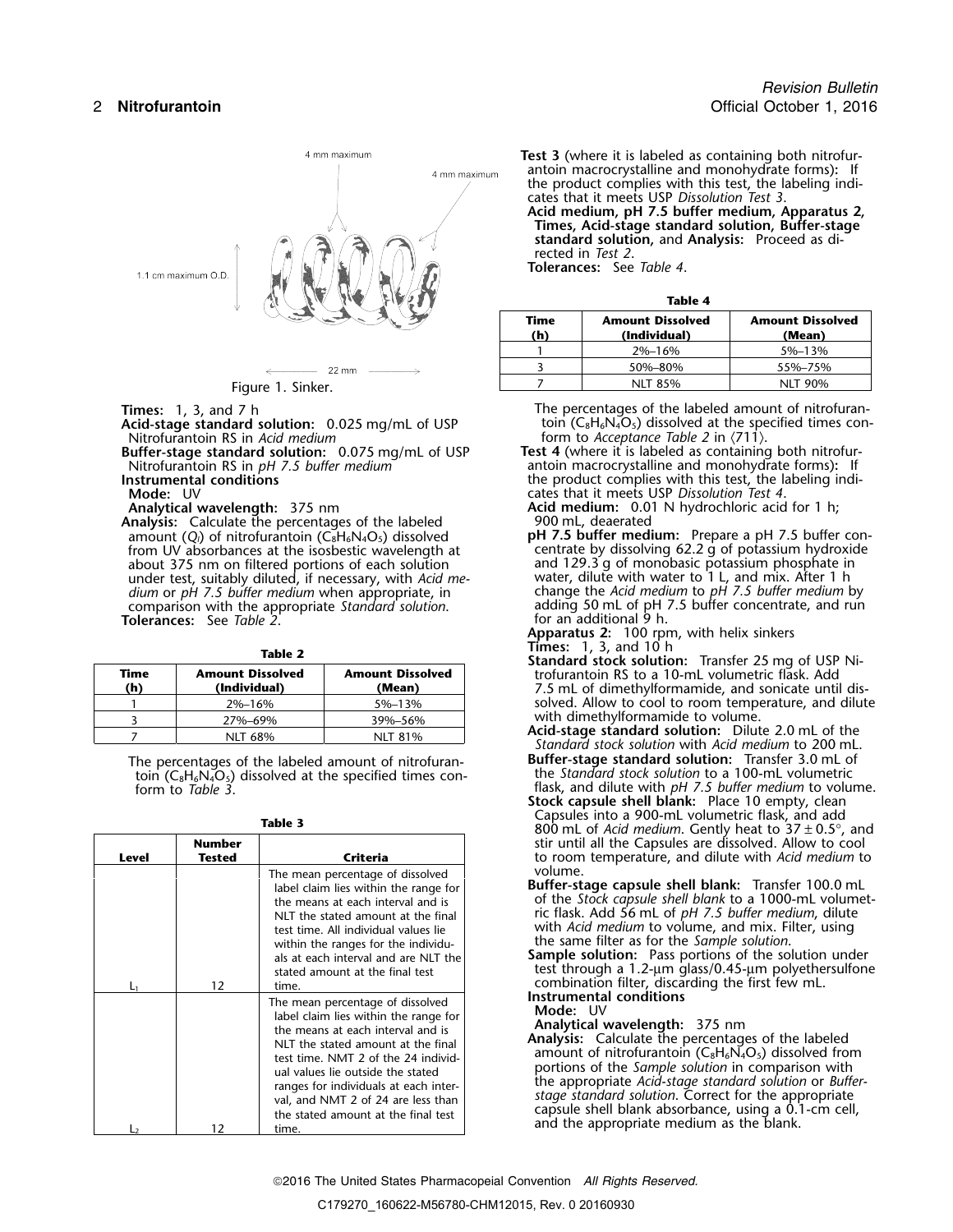| Time<br>(h) | <b>Amount Dissolved</b> |
|-------------|-------------------------|
|             | <b>NMT 25%</b>          |
|             | 25%-50%                 |
| 10          | <b>NLT 80%</b>          |

The percentages of the labeled amount of nitrofuran-<br>toin (C<sub>8</sub>H<sub>6</sub>N<sub>4</sub>O<sub>5</sub>) dissolved at the specified times con-<br> $C_i$  = concentration of nitrofurantoin in the portion

toin  $(C_8H_6N_4O_5)$  dissolved at the specified times con-<br>form to *Acceptance Table 2* in (711).<br>**Test 5** (where it is labeled as containing both nitrofur-<br>antoin macrocrystalline and monohydrate forms): If<br>the product c

**Acid medium:** 0.01 N hydrochloric acid for 1 h;<br>900 mL, deaerated<br>Buffer concentrate: 60 g/L of potassium hydroxide<br>and 129.3 g/L of monobasic potassium phosphate in<br>and 129.3 g/L of monobasic potassium phosphate in<br>**Tol** 

- water
- **pH 7.5 buffer medium:** Prepare by adding 60 mL of **Table 6** *Buffer concentrate* **to 890 mL of** *Acid medium***.**
- **Apparatus 2: 100 rpm, with Teflon-coated sinkers** and paddles **Point Time Dissolved Dissolved**
- **Times:** 1, 3, and 7 h **(***i***) (h) (Individual) (Mean)**
- **Standard stock solution:** 2.48 mg/mL of USP Nitro-<br>furantoin RS in acetonitrile. Sonicate using 50% of the final volume of acetonitrile to dissolve. Use an amber volumetric flask.
- 
- Nitrofurantoin RS in *pH 7.5 buffer medium* from *Stan-***Table 7** *dard stock solution*. Use an amber volumetric flask.
- **Acid-stage sample solution:** After 1 h, collect 10 mL of the solution under test, and pass through a 0.45-<br>µm PVDF filter, discarding the first 5 mL of the filtrate.
- 

- 
- 

$$
\text{Result}_i = (A_i / A_s) \times C_s
$$

- 
- 
- 

**Tolerances:** See *Table 5*. Calculate the percentage of the labeled amount of

nitrofurantoin ( $C_8H_6N_4O_5$ ) dissolved at each time point (*i*): **Table 5**

 $\text{Result}_1 = C_1 \times V_1 \times (1/L) \times 100$ 

 $Result_2 = [(C_2 \times V_2) + (C_1 \times V_5)] \times (1/L) \times 100$ 

- 
- 
- 
- 
- 
- 

| Time<br><b>Point</b><br>(i) | Time<br>(h) | <b>Amount</b><br><b>Dissolved</b><br>(Individual) | <b>Amount</b><br><b>Dissolved</b><br>(Mean) |
|-----------------------------|-------------|---------------------------------------------------|---------------------------------------------|
|                             |             | <b>NMT 12%</b>                                    | <b>NMT 12%</b>                              |
|                             |             | <b>NLT 80%</b>                                    | 80%-100%                                    |
|                             |             | <b>NLT 85%</b>                                    | <b>NLT 90%</b>                              |

**Acid-stage standard solution:** 24.8  $\mu$ g/mL of USP Ni-<br>trofurantoin RS in *Acid medium* from *Standard stock*<br>solution. Use an amber volumetric flask.<br>**Buffer-stage standard solution:** 74.4  $\mu$ g/mL of USP<br>**Buffer-stage** 

| Acid-stage sample solution: After 1 h, collect 10 mL<br>of the solution under test, and pass through a 0.45-                                                                                                                                                                                                                                                                                       | Level            | <b>Number</b><br><b>Tested</b> | Criteria                                                                                                                                                                                                                                                                                               |
|----------------------------------------------------------------------------------------------------------------------------------------------------------------------------------------------------------------------------------------------------------------------------------------------------------------------------------------------------------------------------------------------------|------------------|--------------------------------|--------------------------------------------------------------------------------------------------------------------------------------------------------------------------------------------------------------------------------------------------------------------------------------------------------|
| um PVDF filter, discarding the first 5 mL of the filtrate.                                                                                                                                                                                                                                                                                                                                         |                  |                                | The mean percentage of dissolved                                                                                                                                                                                                                                                                       |
| Buffer-stage sample solution: After removing 10 mL<br>of Acid medium, add 60 mL of pH 7.5 buffer medium.<br>The pH of the resulting medium should be about 7.5.<br>Continue the dissolution for another 2 h and 6 h.<br>Collect 10 mL at each time point, and pass through a<br>$0.45$ -µm PVDF filter, discarding the first 5 mL of the<br>filtrate.<br><b>Acid-stage blank:</b> Use Acid medium. |                  | 12                             | label claim lies within the range for<br>the means at each interval and is<br>NLT the stated amount at the final<br>test time. All individual values lie<br>within the ranges for the individu-<br>als at each interval and are NLT the<br>stated amount at the final test                             |
| <b>Buffer-stage blank:</b> Use pH 7.5 buffer medium.                                                                                                                                                                                                                                                                                                                                               |                  |                                | time.<br>If the requirements of level $L_1$ are                                                                                                                                                                                                                                                        |
| Instrumental conditions                                                                                                                                                                                                                                                                                                                                                                            |                  |                                | not met, test another twelve (12)                                                                                                                                                                                                                                                                      |
| Mode: UV                                                                                                                                                                                                                                                                                                                                                                                           |                  |                                | Capsules. The requirements are                                                                                                                                                                                                                                                                         |
| Analytical wavelength: 375 nm<br><b>Cell:</b> 0.5 cm for acid-stage and 0.1 cm for buffer-                                                                                                                                                                                                                                                                                                         |                  |                                | met if the mean percentage of dis-                                                                                                                                                                                                                                                                     |
| stage                                                                                                                                                                                                                                                                                                                                                                                              |                  |                                | solved label claim of all 24 Cap-                                                                                                                                                                                                                                                                      |
| Analysis                                                                                                                                                                                                                                                                                                                                                                                           |                  |                                | sules tested lies within the range                                                                                                                                                                                                                                                                     |
| Samples: Acid-stage standard solution, Buffer-stage<br>standard solution, Acid-stage sample solution, Buffer-<br>stage sample solution, Acid-stage blank, and Buffer-<br>stage blank<br>Calculate the concentration $(C_i)$ of nitrofurantoin<br>$(C_8H_6N_4O_5)$ in the sample withdrawn from the vessel<br>at each time point $(i)$ :                                                            |                  |                                | for the means at each interval and<br>is NLT the stated amount at the fi-<br>nal test time. NMT 2 of the 24 in-<br>dividual values of Capsules lie<br>outside the stated range for indi-<br>viduals at each interval, and NMT 2<br>of 24 Capsules are less than the<br>stated amount at the final test |
| $D_{\text{scatt}}$ (A $(A \cup C)$                                                                                                                                                                                                                                                                                                                                                                 | $\mathsf{L}_{2}$ | 12                             | time.                                                                                                                                                                                                                                                                                                  |

**• Test 6** (where it is labeled as containing both nitrofur- $A<sub>U</sub>$  = absorbance of the *Sample solution*<br>  $A<sub>S</sub>$  = absorbance of the *Standard solution*<br>  $C<sub>S</sub>$  = concentration of the *Standard solution*<br>  $C<sub>S</sub>$  = concentration of the *Standard solution*<br>  $C<sub>S</sub>$  = **pH 7.5 buffer concentrate:** Prepare a pH 7.5 buffer concentrate by dissolving 62.2 g of potassium hydrox-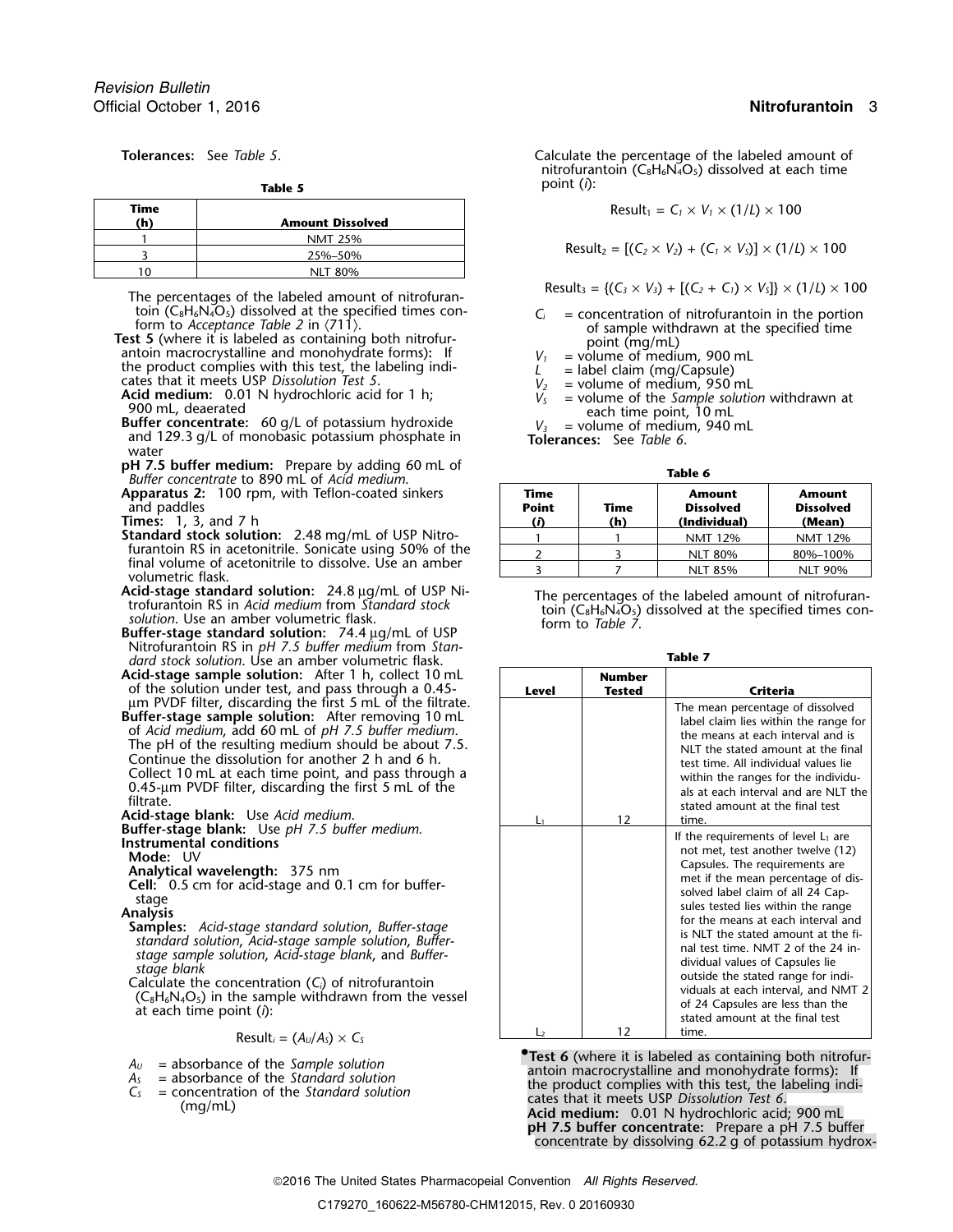ide and 129.3 g of monobasic potassium phosphate The percentages of the labeled amount of nitrofuran-<br>in water and dilute with water to 1 L.<br>The percentages of the labeled amount of nitrofuran-

- **pH 7.5 buffer medium:** 900 mL of *Acid medium* and form to *Dissolution*  $\langle 711 \rangle$ *, Acce*<br>50 mL of *pH 7.5 buffer concentrate* **2016**<br>**Apparatus 2:** 100 rpm, with sinkers made of Teflon-**4 by UNIFORMITY OF DOSAGE UNITS** 50 mL of *pH 7.5 buffer concentrate* 2016)
- **Apparatus 2:** 100 rpm, with sinkers made of Teflon- **UNIFORMITY OF DOSAGE UNITS** 〈**905**〉 coated steel wire prepared by forming a coil approxi- **Procedure for content uniformity** mately 22 mm long from a 13-cm length of 20-gauge **Solution A, Mobile phase, Internal standard solu-**
- 
- 
- 
- USP Nitrofurantoin RS in *Acid medium* prepared as fol-<br>lows. Weigh a suitable amount of USP Nitrofurantoin **15 min.** If necessary, the sample may be homogenlows. Weigh a suitable amount of USP Nitrofurantoin 15 min. If necessary, the sample may be homogendissolve completely. Dilute with *Acid medium* to final volume.
- **Acid-stage standard solution:** 4.4 µg/mL of USP Nitrofurantoin RS in Acid medium from Acid-stage stan-
- **Buffer-stage standard stock solution:** 0.11 mg/mL of to a suitable flask, and add 25.0 **Internal standard standard standard standard** in pH 7.5 buffer medium pre-USP Nitrofurantoin RS in *pH 7.5 buffer medium* pre- *dard solution* instead of 50.0 mL. pared as follows. Weigh a suitable amount of USP Nitrofurantoin RS in a volumetric flask and add about 2.5% of the flask volume of *N,N*-dimethylformamide. **IMPURITIES** Sonicate to dissolve completely. Dilute with *pH 7.5 buffer medium* to final volume.
- **Buffer-stage standard solution:**  $4.4 \mu$ g/mL of USP<br>Nitrofurantoin RS in pH 7.5 buffer medium from Buffer-
- Acid-stage sample solution. Fass portions of the so-<br>
lution and Mobile phase (1:10)<br>
the first few mL. Dilute with Acid medium, if<br>
necessary.<br>
The RS in dimethylformamide<br>
zone RS in dimethylformamide
- solution under test through a suitable filter and dis-<br>card the first few mL. Dilute with *pH 7.5 buffer me* <sup>of</sup> water, and mix. card the first few mL. Dilute with pH 7.5 buffer me-
- 
- 

- withdraw 10 mL of the solution under test and add
- 50 mL of *pH 7.5 buffer concentrate*.<br>**10 malysis:** After 1 h in Acid medium, withdraw 10 mL **Chromatographic system Analysis:** After 1 h in *Acid medium*, withdraw 10 mL **Chromatographic system** of solution under test. Add 10 mL of *Acid medium*, (See *Chrom*<br>previously warmed to 37 + 0.5°, Add 50 mL of *pH* 7.5 **Mode:** LC previously warmed to 37 <sup>±</sup> 0.5°. Add 50 mL of *pH 7.5* **Mode:** LC *buffer concentrate*, previously warmed to 37 <sup>±</sup> 0.5° and **Detector:** UV 375 nm continue the test for 6 h more. At specified times,<br>withdraw 10 mL of solution under test and replace<br>**Flow rate:** 1.6 mL/min withdraw 10 mL of solution under test and replace **Flow rate:** 1.6 mL/min with 10 mL of *pH 7.5 buffer medium*, previously **Injection volume:** 60–100 <sup>µ</sup><sup>L</sup> warmed to 37 <sup>±</sup> 0.5°. **System suitability**
- warmed to 37 ± 0.5°.<br>Calculate the percentages of the labeled amount of **Samples:** *System suitability solution* and *Standard*<br>solution solution solution nitrofurantoin (C<sub>8</sub>H<sub>6</sub>N<sub>4</sub>O<sub>5</sub>) dissolved from portions of<br>the Acid-stage sample solution or *Buffer-stage sample* [NOTE—Adjust the operating parameters so that the ni-<br>solution in comparison with the appropriate Acid-<br>s *stage standard solution* or *Buffer-stage standard solu- dard solution* has a retention time of about 10.5 min tion. Correct for the appropriate capsule shell blank and a height of about 0.<br>absorbance and the appropriate medium as the **Suitability requirements** absorbance and the appropriate medium as the<br>blank.

| <b>Table 8</b> |                                         |                                   | solution<br><b>Analysis</b> |
|----------------|-----------------------------------------|-----------------------------------|-----------------------------|
| Time<br>(h)    | <b>Amount Dissolved</b><br>(Individual) | <b>Amount Dissolved</b><br>(Mean) | Samples:<br>Acceptanc       |
|                | 2%-16%                                  | 3%-11%                            | Sample so                   |
|                | 15%-45%                                 | 22%-37%                           | that of th                  |
|                | 45%-95%                                 | 65%-85%                           | NMT the<br>solution. N      |
|                | <b>NLT 80%</b>                          | <b>NLT 85%</b>                    |                             |

toin ( $C_8H_6N_4O_5$ ) dissolved at the specified times con- $\bullet$  (RB 1-Oct-

mately 22 mm long from a 13-cm length of 20-gauge **Solution A, Mobile phase, Internal standard solu-**<br>wire (see *Figure 1* in *Dissolution Test 2*) **tion, Standard solution, Chromatographic system,**<br>and **Analysis:** Proceed **Times** and **Analysis:** Proceed as directed in the *Assay*.<br> **Acid stage:** 1 h **Sample solution:** Transfer the contents of 1 Cap **Acid stage:** 1 h **Sample solution:** Transfer the contents of 1 Capsule **Sample solution:** Transfer the contents of 1 Capsule **Buffer stage:** 3, 4, and 7 h **Sample solution:** to a suitable flask, and add a volume of dimeth to a suitable flask, and add a volume of dimethylform-<br>amide to obtain a solution having a concentration of **Acid-stage standard stock solution:** 0.11 mg/mL of amide to obtain a solution having a concentration of USP Nitrofurantoin RS in *Acid medium* prepared as fol-<br>USP Nitrofurantoin RS in *Acid medium* prepared as fol-<br>about RS in a volumetric flask and add about 2.5% of the ital ized, using a disperser. In the case of a 50- or 100-mg flask volume of *N,N*-dimethylformamide. Sonicate to Capsule, transfer 40.0 mL of this solution to a suitable dissolve completely. Dilute with *Acid medium* to final flask, add 50.0 mL of *Internal standard solution*, mix, and cool to room temperature. Pass a portion of the solution through a nylon filter of 0.45-µm pore size, trofurantoin RS in *Acid medium* from *Acid-stage stan-* discarding the first few mL of the filtrate. In the case of a 25-mg Capsule, transfer 20.0 mL of the solution<br>to a suitable flask, and add 25.0 mL of *Internal stan*-

- **Solution A:** Prepare as directed in the *Assay*.<br>**Mobile phase:** Tetrahydrofuran and *Solution A* (1:9) Nitrofurantoin RS in *pH 7.5 buffer medium* **System suitability stock solution:** 5.0 <sup>µ</sup>g/mL each of from *Bufferstage standard stock solution* nitrofurazone and nitrofurantoin in dimethylformamide
	-
- zone RS in dimethylformamide<br>**Standard solution:** Transfer 2.0 mL of the Standard **Buffer-stage sample solution:** Pass portions of the **Standard solution:** Transfer 2.0 mL of the *Standard*
- *dium*, if necessary.<br> **Sample solution:** Transfer a portion of Capsule con-<br> **Instrumental conditions** tents equivalent to 100 mg of nitrofurantoin into a **Instrumental conditions** tents equivalent to 100 mg of nitrofurantoin into a **Mode:** 25-mL glass-stoppered flask. Add 2.0 mL of dimethyl- UV Mode: UV<br>Analytical wavelength: 375 nm<br>Dissolution medium: After 1 h in the *Acid medium*, water, mix, and allow to stand for 15 min. Pass a water, mix, and allow to stand for 15 min. Pass a portion of the mixture through a nylon filter of 0.45-µm
	-

- 
- 
- 
- 
- 
- 
- 
- 

**Resolution:** NLT 4.0 between the nitrofurazone and **Tolerances:** See *Table 8*. nitrofurantoin peaks, *System suitability solution* **Relative standard deviation:** NMT 2.0%, *Standard*

**Samples:** *Standard solution* and *Sample solution* **(h) (Individual) (Mean) Acceptance criteria:** The height of any peak from the Sample solution at a retention time corresponding to that of the main peak from the *Standard solution* is NMT the height of the main peak from the *Standard solution*. NMT 0.01% of nitrofurazone is found.